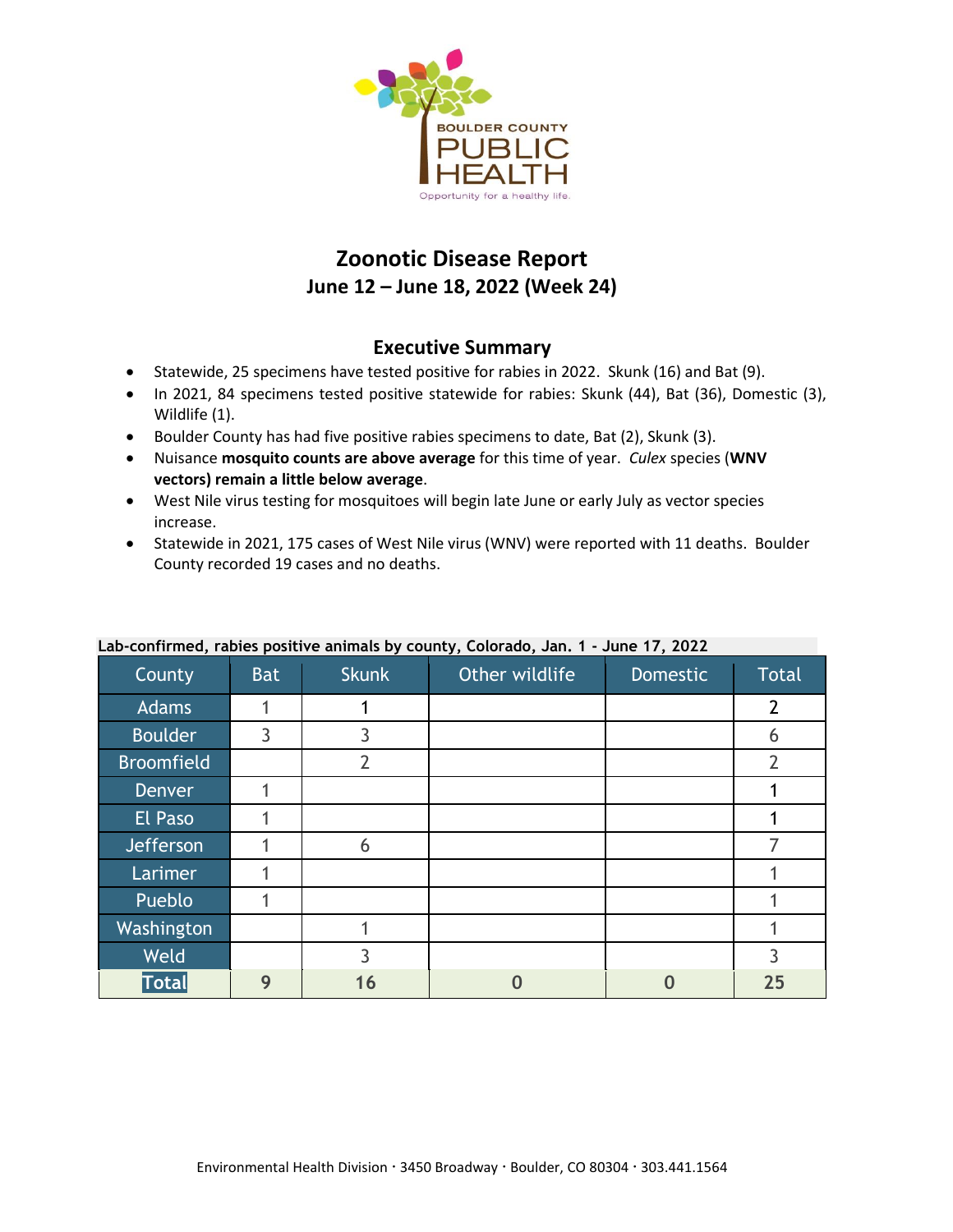## **Mosquito Activity**





\*Please note that mosquito counts from the City of Boulder are not reported for this week's 2022 totals.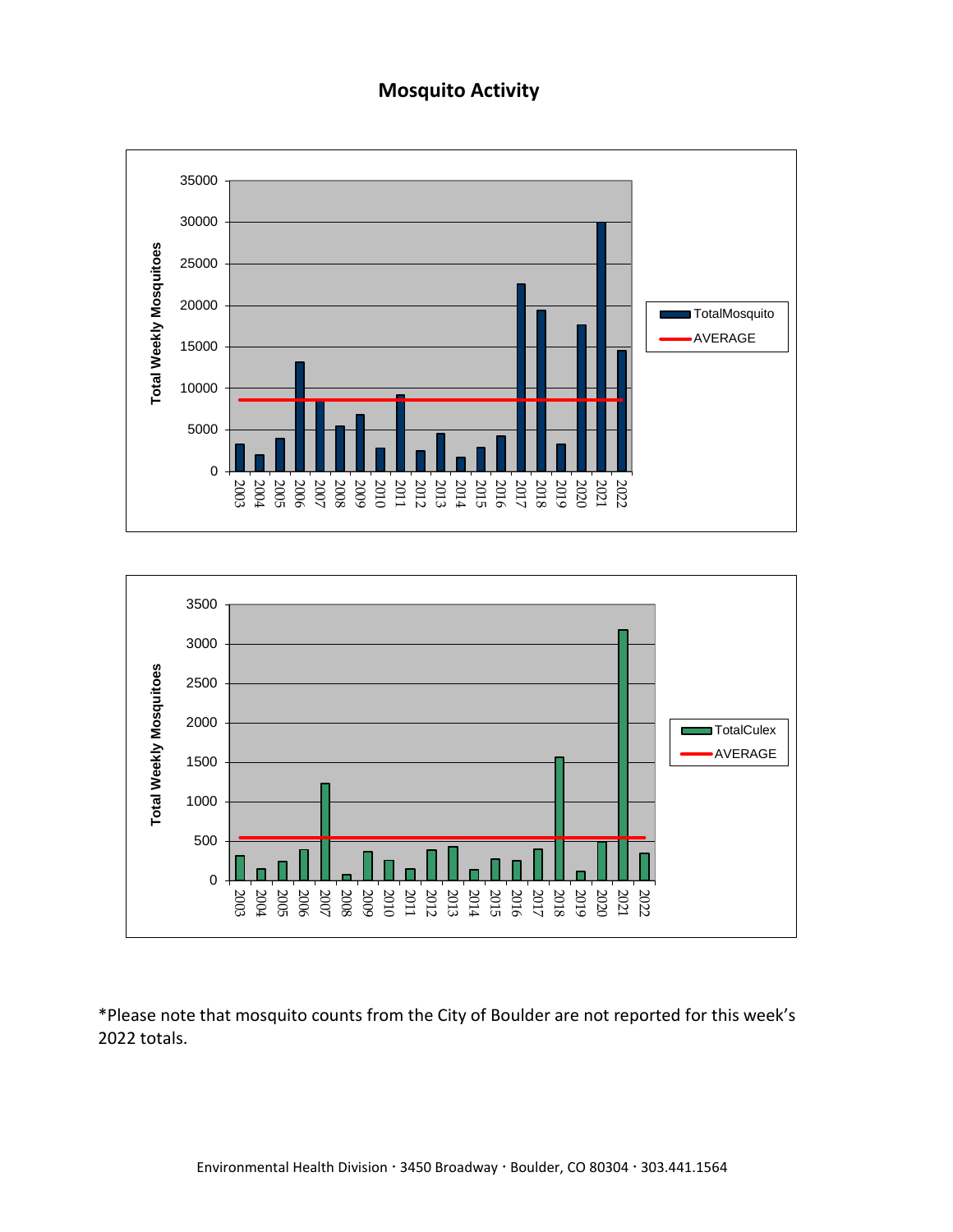### **Animal Disease Activity**

Each week, Boulder County and municipal Animal Control Units responds to animal complaints throughout the county. When deemed necessary, these specimens are sent to state laboratories for zoonotic disease testing.

#### **Caveats**

- Data are provided from the Colorado Department of Public Health and Environment (CDPHE) Zoonotic database and may not include samples submitted for testing prior to publishing of this report.
- Data reflect all samples submitted by Boulder County Public Health by other agencies or private veterinary practices.
- 'Positive Vectors' include only samples that have tested positive. Some samples submitted may be deemed untestable.
- 'Submitted Vectors' denoted with (\*) indicate that at least one sample was untestable. Untestable samples may be treated as positive for follow-up protocol.

|                       |               |           | <b>SUBMITTED VECTORS</b> |                     |                              |              |             |           | <b>POSITIVE VECTORS</b> |                      |                        |              |
|-----------------------|---------------|-----------|--------------------------|---------------------|------------------------------|--------------|-------------|-----------|-------------------------|----------------------|------------------------|--------------|
|                       | <b>RABIES</b> | PLAGUE    | TULAREMIA                | <b>WNV</b><br>POOLS | <b>HANTA</b><br><b>VIRUS</b> | <b>TOTAL</b> | RABIES+     | PLAGUE+   | TULAREMIA+              | <b>WNV</b><br>POOLS+ | <b>HANTA</b><br>VIRUS+ | <b>TOTAL</b> |
| Wk 1-<br>$20^{\star}$ | 25            | 5         | 5                        | $\pmb{0}$           | 0                            | 25           | 4           | $\pmb{0}$ | 0                       | 0                    | 0                      | 4            |
| <b>Wk21</b>           | 0             | 0         | 0                        | 0                   | 0                            | 0            | $\pmb{0}$   | 0         | 0                       | 0                    | 0                      | $\pmb{0}$    |
| <b>Wk22</b>           | 3             | 0         | $\pmb{0}$                | 0                   | $\pmb{0}$                    | 3            | $\mathbf 1$ | $\pmb{0}$ | $\pmb{0}$               | $\pmb{0}$            | 0                      | $\mathbf 1$  |
| Wk23                  | $\mathbf 1$   | $\pmb{0}$ | 0                        | $\pmb{0}$           | 0                            | $\mathbf{1}$ | 0           | 0         | 0                       | 0                    | 0                      | 0            |
| <b>Wk24</b>           | 4             | $\pmb{0}$ | 0                        | $\pmb{0}$           | $\pmb{0}$                    | 4            | $\pmb{0}$   | $\pmb{0}$ | $\pmb{0}$               | 0                    | 0                      | 0            |
| <b>Wk25</b>           |               |           |                          |                     |                              | 0            |             |           |                         |                      |                        | 0            |
| <b>Wk26</b>           |               |           |                          |                     |                              | 0            |             |           |                         |                      |                        | 0            |
| <b>Wk27</b>           |               |           |                          |                     |                              | 0            |             |           |                         |                      |                        | 0            |
| <b>Wk28</b>           |               |           |                          |                     |                              | 0            |             |           |                         |                      |                        | 0            |
| <b>Wk29</b>           |               |           |                          |                     |                              | 0            |             |           |                         |                      |                        | 0            |
| <b>Wk30</b>           |               |           |                          |                     |                              | 0            |             |           |                         |                      |                        | 0            |
| <b>Wk31</b>           |               |           |                          |                     |                              | 0            |             |           |                         |                      |                        | 0            |
| <b>Wk32</b>           |               |           |                          |                     |                              | 0            |             |           |                         |                      |                        | 0            |
| <b>Wk33</b>           |               |           |                          |                     |                              | 0            |             |           |                         |                      |                        | 0            |
| <b>Wk34</b>           |               |           |                          |                     |                              | 0            |             |           |                         |                      |                        | 0            |
| <b>Wk35</b>           |               |           |                          |                     |                              | 0            |             |           |                         |                      |                        | 0            |
| <b>Wk36</b>           |               |           |                          |                     |                              | 0            |             |           |                         |                      |                        | 0            |
| Wk37                  |               |           |                          |                     |                              | 0            |             |           |                         |                      |                        | 0            |
| <b>Wk38</b>           |               |           |                          |                     |                              | 0            |             |           |                         |                      |                        | 0            |
| <b>Wk39</b>           |               |           |                          |                     |                              | 0            |             |           |                         |                      |                        | 0            |
| <b>Wk40</b>           |               |           |                          |                     |                              | 0            |             |           |                         |                      |                        | 0            |

## **Submissions and Results by Disease**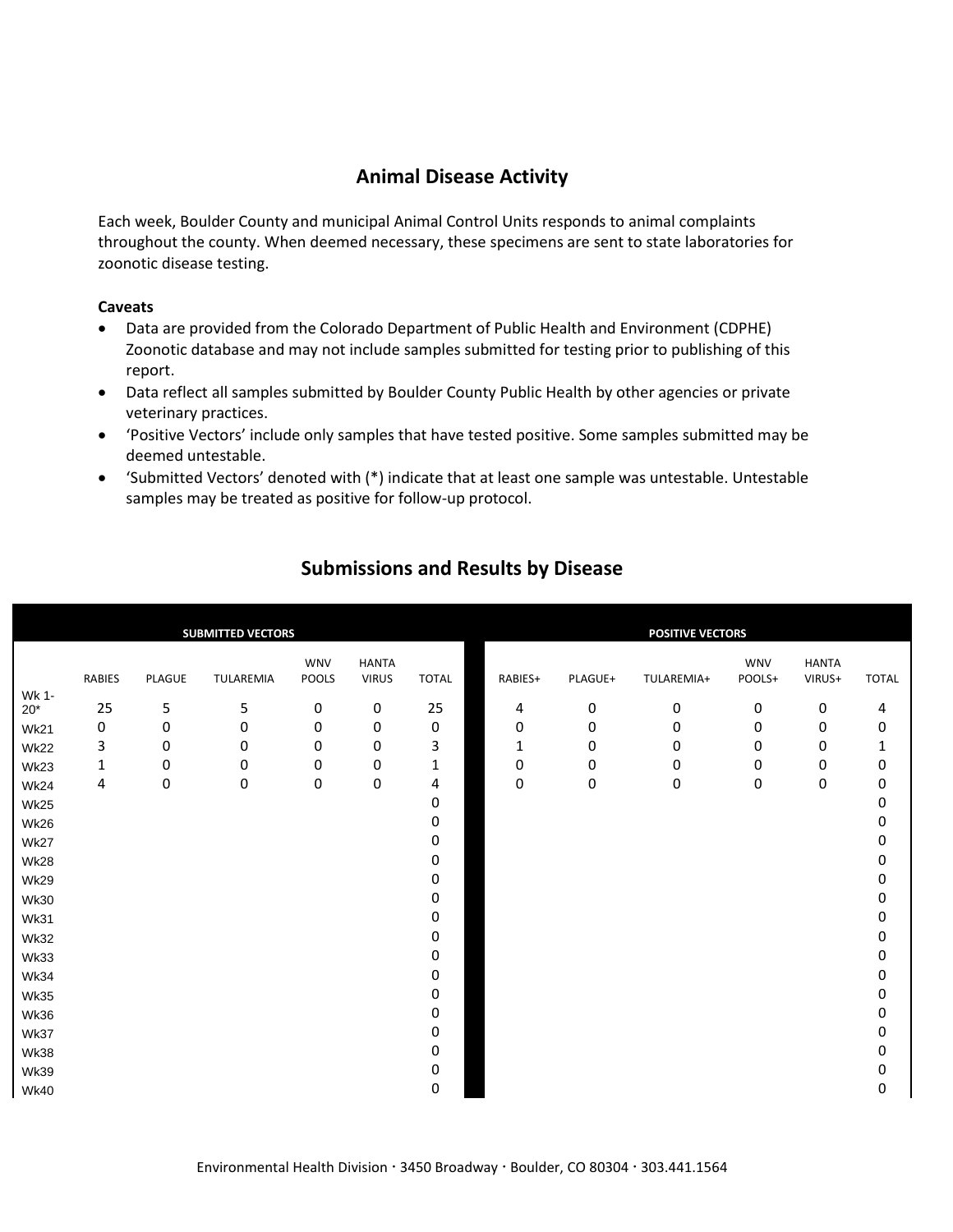| <b>TOTAL</b><br>TO <sup>1</sup><br><b>DATE</b> | $\sim$<br>ັ |  |  |  |  | $\sim$ $\sim$ |  |  |  |  |  |  |
|------------------------------------------------|-------------|--|--|--|--|---------------|--|--|--|--|--|--|
|------------------------------------------------|-------------|--|--|--|--|---------------|--|--|--|--|--|--|

# **Submissions and Results by Species**

| SEASON-TO-DATE DISEASE TESTING BY SPECIES |              |          |             |       |  |  |  |  |  |
|-------------------------------------------|--------------|----------|-------------|-------|--|--|--|--|--|
| <b>Species</b>                            | Rabies       | Plague   | Tularemia   | Hanta |  |  |  |  |  |
| Bat                                       | 12           | 0        | 0           | 0     |  |  |  |  |  |
| Skunk                                     | 3            | 0        | $\Omega$    | 0     |  |  |  |  |  |
| Raccoon                                   | 8            | $\Omega$ | 0           | 0     |  |  |  |  |  |
| Squirrel                                  | $\mathbf{1}$ | 1        | 1           | 0     |  |  |  |  |  |
| Cat                                       | 5            | $\Omega$ | $\mathbf 0$ | 0     |  |  |  |  |  |
| Flea                                      | $\Omega$     | $\Omega$ | $\mathbf 0$ | 0     |  |  |  |  |  |
| Dog                                       | 3            | 3        | 3           | 0     |  |  |  |  |  |
| Fox                                       | $\Omega$     | O        | $\mathbf 0$ | 0     |  |  |  |  |  |
| Prairie Dog                               | $\Omega$     | $\Omega$ | $\Omega$    | 0     |  |  |  |  |  |
| Rabbit                                    | $\Omega$     | 0        | 0           | 0     |  |  |  |  |  |
| Other                                     | $\mathbf{1}$ | 1        | 1           | 0     |  |  |  |  |  |
| <b>TOTALS</b>                             | 33           | 5        | 5           | 0     |  |  |  |  |  |

| SEASON-TO-DATE DISEASE POSITIVES BY SPECIES |                |             |           |          |  |  |  |  |  |
|---------------------------------------------|----------------|-------------|-----------|----------|--|--|--|--|--|
| <b>Species</b>                              | Rabies         | Plague      | Tularemia | Hanta    |  |  |  |  |  |
| Bat                                         | $\overline{2}$ | $\Omega$    | 0         | $\Omega$ |  |  |  |  |  |
| Skunk                                       | 3              | 0           | 0         | $\Omega$ |  |  |  |  |  |
| Raccoon                                     | $\Omega$       | ŋ           | 0         | O        |  |  |  |  |  |
| Squirrel                                    | 0              | $\Omega$    | 0         | $\Omega$ |  |  |  |  |  |
| Cat                                         | 0              | 0           | 0         | 0        |  |  |  |  |  |
| Flea                                        | $\Omega$       | ŋ           | 0         | $\Omega$ |  |  |  |  |  |
| Dog                                         | 0              | $\Omega$    | 0         | $\Omega$ |  |  |  |  |  |
| Fox                                         | $\Omega$       | ŋ           | 0         | $\Omega$ |  |  |  |  |  |
| Prairie Dog                                 | $\Omega$       | O           | 0         | $\Omega$ |  |  |  |  |  |
| Rabbit                                      | 0              | 0           | 0         | $\Omega$ |  |  |  |  |  |
| Other                                       | $\mathbf 0$    | 0           | 0         | 0        |  |  |  |  |  |
| <b>TOTALS</b>                               | 5              | $\mathbf 0$ | 0         | 0        |  |  |  |  |  |